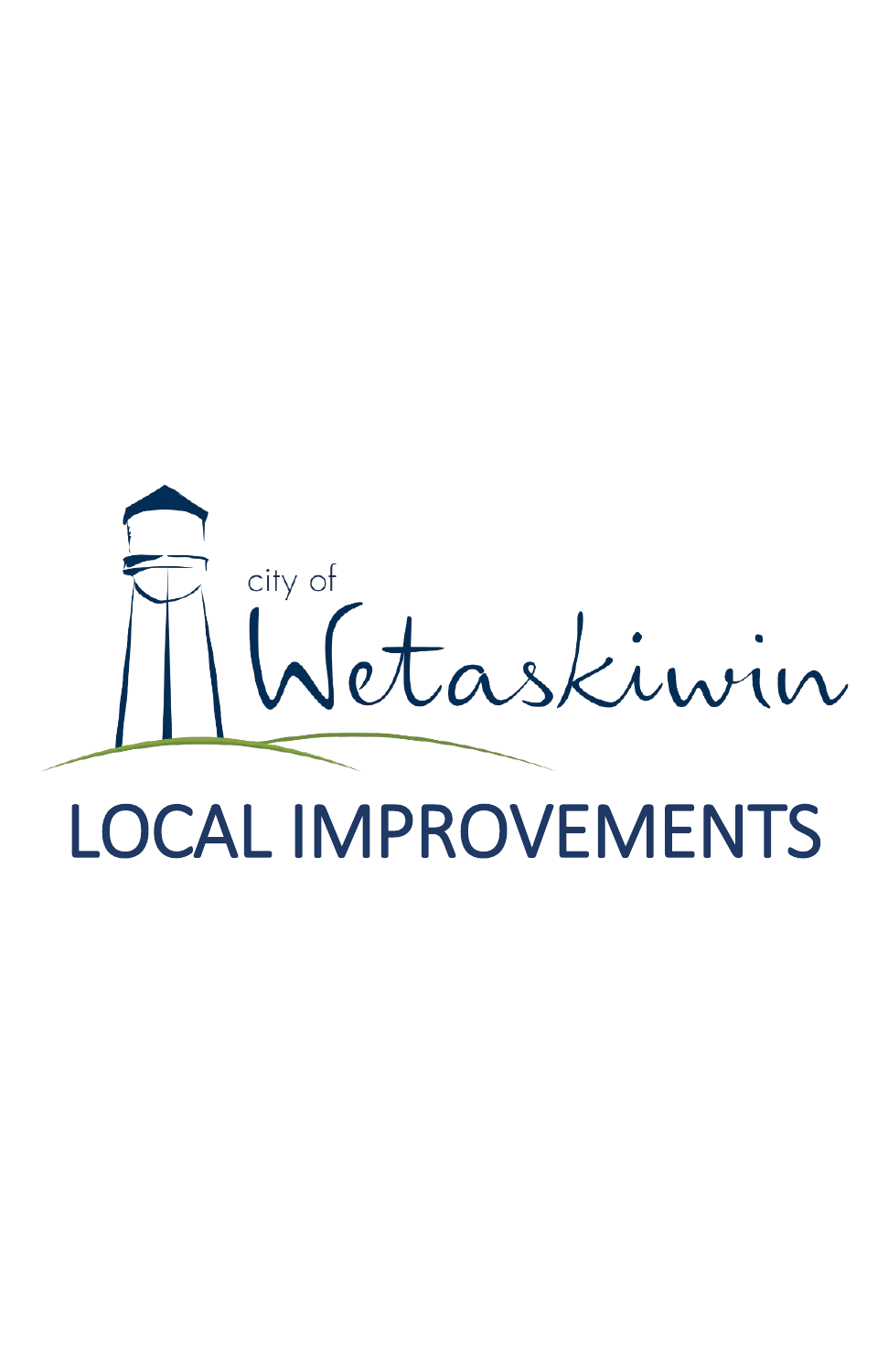# **TABLE OF CONTENTS**

| SUCCESSFUL PETITION AGAINST A LOCAL IMPROVEMENT 5 |  |
|---------------------------------------------------|--|
|                                                   |  |
|                                                   |  |
|                                                   |  |
|                                                   |  |
|                                                   |  |
|                                                   |  |
| DISAGREEING WITH LOCAL IMPROVEMENT ASSESSMENT 8   |  |
|                                                   |  |
|                                                   |  |
|                                                   |  |
|                                                   |  |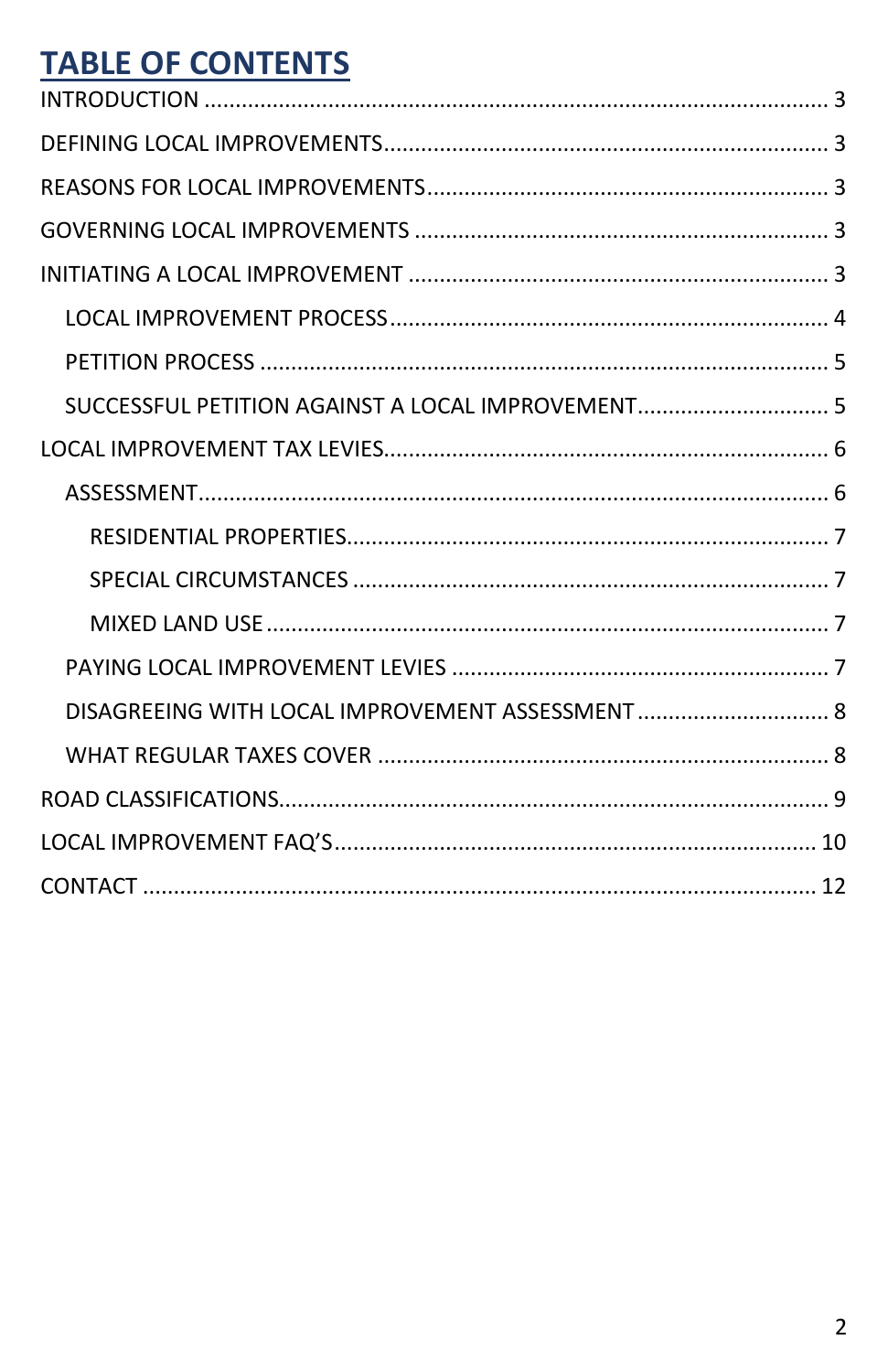# <span id="page-2-0"></span>**INTRODUCTION**

This brochure explains Local Improvements and how they affect your property and your taxes.

# <span id="page-2-1"></span>**DEFINING LOCAL IMPROVEMENTS**

Local Improvements are construction projects that Council considers to be of greater benefit to a particular area of the municipality than to the whole municipality. Examples include curb and gutter, sidewalks, and roadways specific to your street that do not serve the entire community.

With Local Improvements, a portion of the costs for these improvements is charged to the benefitting property owners.

# <span id="page-2-2"></span>**REASONS FOR LOCAL IMPROVEMENTS**

Through the Local Improvement process, the City and property owners facilitate and support efforts to improve neighborhood assets. Local Improvement projects maintain or improve amenities, increase attractiveness and accessibility without burdening all City taxpayers with the full financial responsibility of improving these areas.

The local improvement process provides a mechanism for adjacent residents to improve public infrastructure such as replacing a sidewalk, while sharing the cost with other benefitting property owners. This is decided by the property owners through the petition process.

# <span id="page-2-3"></span>**GOVERNING LOCAL IMPROVEMENTS**

Section 391 to 409 of the Municipal Government Act (MGA) are the Provincial statutory guidelines for the administration of local improvements.

# <span id="page-2-4"></span>**INITIATING A LOCAL IMPROVEMENT**

Local improvements can be initiated by the Residents or the City. If residents wish to initiate a local improvement, please contact the Engineering and Development Department to obtain instructions and package information.

<span id="page-2-5"></span>Once the City or Residents initiates a local improvement. The Local Improvement Process must be followed.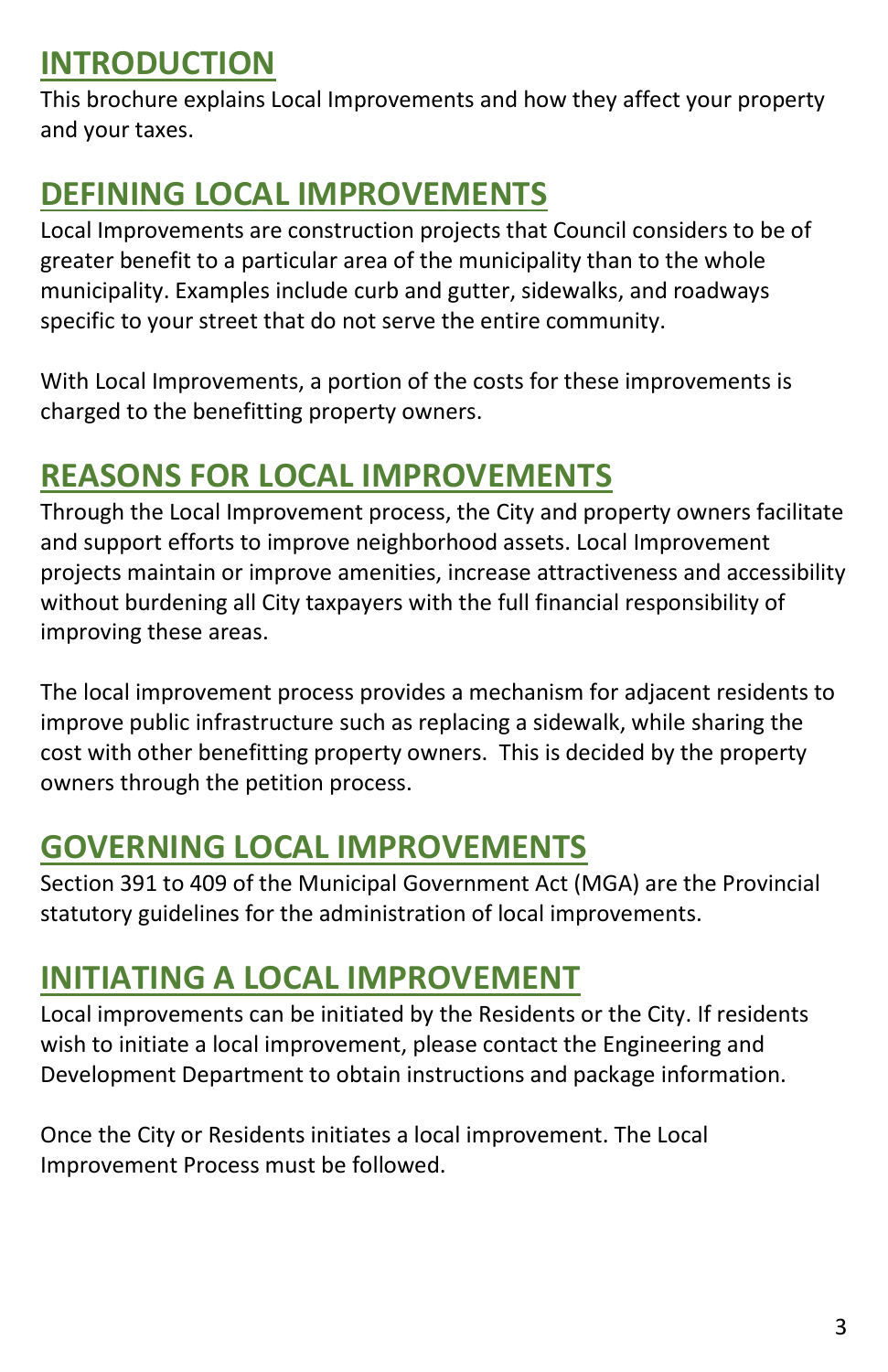## **LOCAL IMPROVEMENT PROCESS**

#### **STEP 1: City Prepares Local Improvement Plan**

The Local Improvement plan must include:

- Description of the local improvement with location
- List the properties and persons responsible to pay
- How the tax rate will be established
- Estimated cost of the work
- Term of cost to the property owners
- How much of the project cost will be allocated to each party:
	- City funded
	- Local Improvement Tax
	- Other revenue sources (grants, etc.)

### **STEP 2: Local Improvement Assessment Notices and Plan Sent to Owners**

### **STEP 3: Bylaw is Prepared**

As a general note a bylaw must receive 3 readings to be passed and that includes an opportunity for the public to voice their opinions before Council on the proposed project.

### **STEP 4: 30-DAY PETITION PERIOD**

See PETITION PROCESS for more information.

### **STEP 5: Bylaw Passed by City Council**

If the Local Improvement Plan has survived the petition process, Council can impose the Local Improvement tax any time in the 3 years following the Notice. Council can either pass the Bylaw before the final cost is determined or wait until the project is complete and the final costs are determined.

## **STEP 6: Project Construction**

An open house will be held to give those affected an overview of the construction process and find out how it will affect them specifically. Everyone is encouraged to bring concerns forward as soon as possible so the project team can try to address them and help the process run as smoothly as possible for everyone.

### **STEP 7: Local Improvement Tax Levy is Imposed**

The levy will not be put on your taxes (if you choose that method of payment) until the year after the construction has been completed.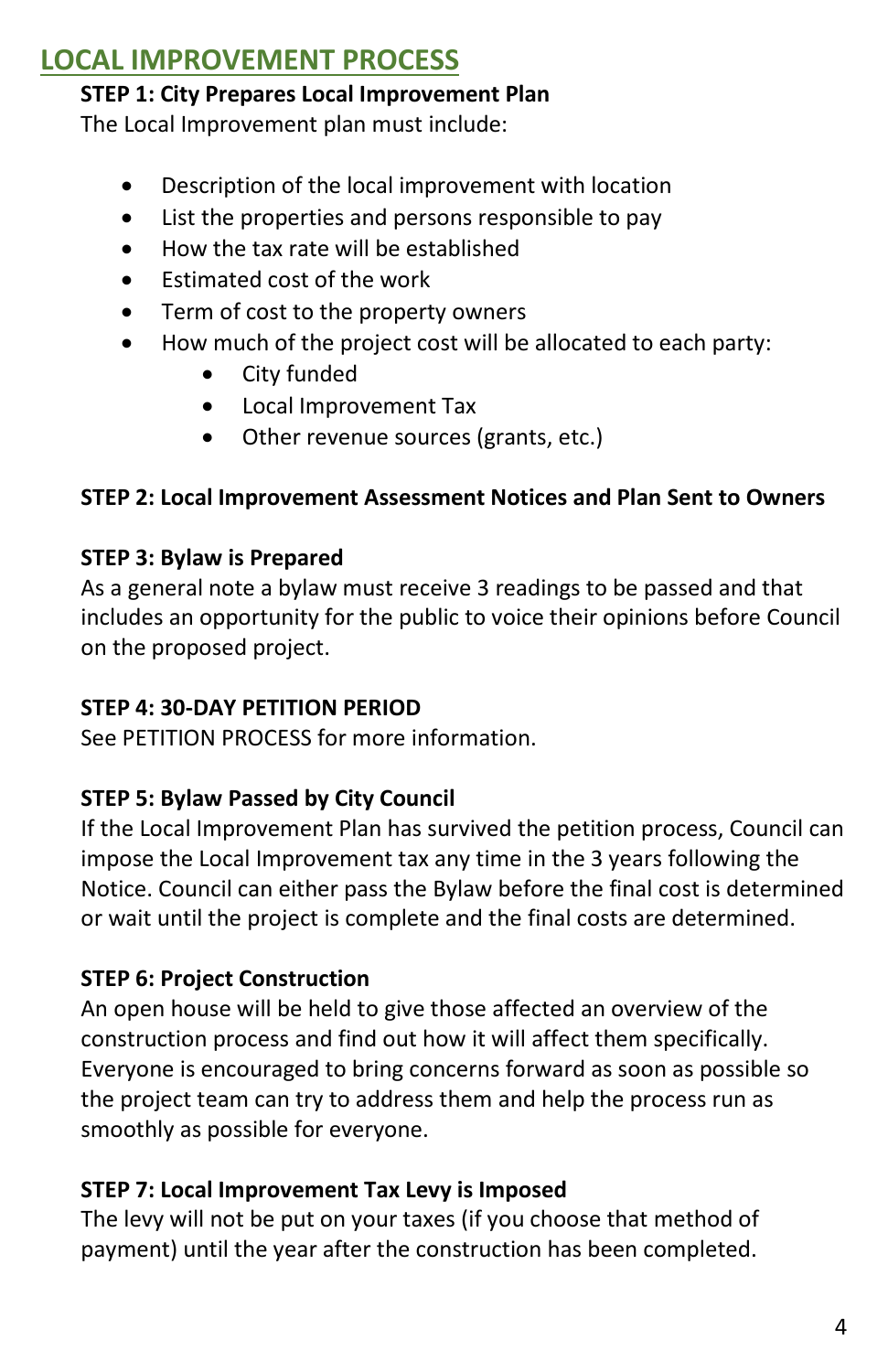# <span id="page-4-0"></span>**PETITION PROCESS**

If you wish to petition against a Local Improvement Plan, a sufficient petition must be submitted to the Engineering and Development Department within the 30-day petition period. You may obtain a *Petition Information Package* which clearly outlines the petition process from City Hall.

For a petition (for or against) a Local Improvement Plan to be sufficient, it must have:

- Support from 2/3 of the property owners responsible to pay local improvement tax **AND** must represent half (50%) of the assessed value of identified properties.
- Validity of the petition, determined by the CAO
- If it is determined to be a valid petition against the local improvement, Council will not proceed with the local improvement.

Did You Know? When you petition against the local improvement project, you are only petitioning against the portion of work that you as a property owner would be responsible for (sidewalks, curb & gutter, road surface, and medians). The City of Wetaskiwin will proceed with all necessary utility work funded through utility reserves.

# <span id="page-4-1"></span>**SUCCESSFUL PETITION AGAINST A LOCAL IMPROVEMENT**

When a local improvement is defeated by way of a formal petition, the project moves to the bottom of the rebuild list for the City and will be revisited according to the 10-year capital plan. The redevelopment will also be moved to the bottom of the priority list which could result in to a lower level of service by this reprioritization i.e. you could be left with asphalt patches or a gravel road or.

<span id="page-4-2"></span>If residents want to have the project reconsidered, they must wait five (5) years from the last petition to reapply for the work to be completed.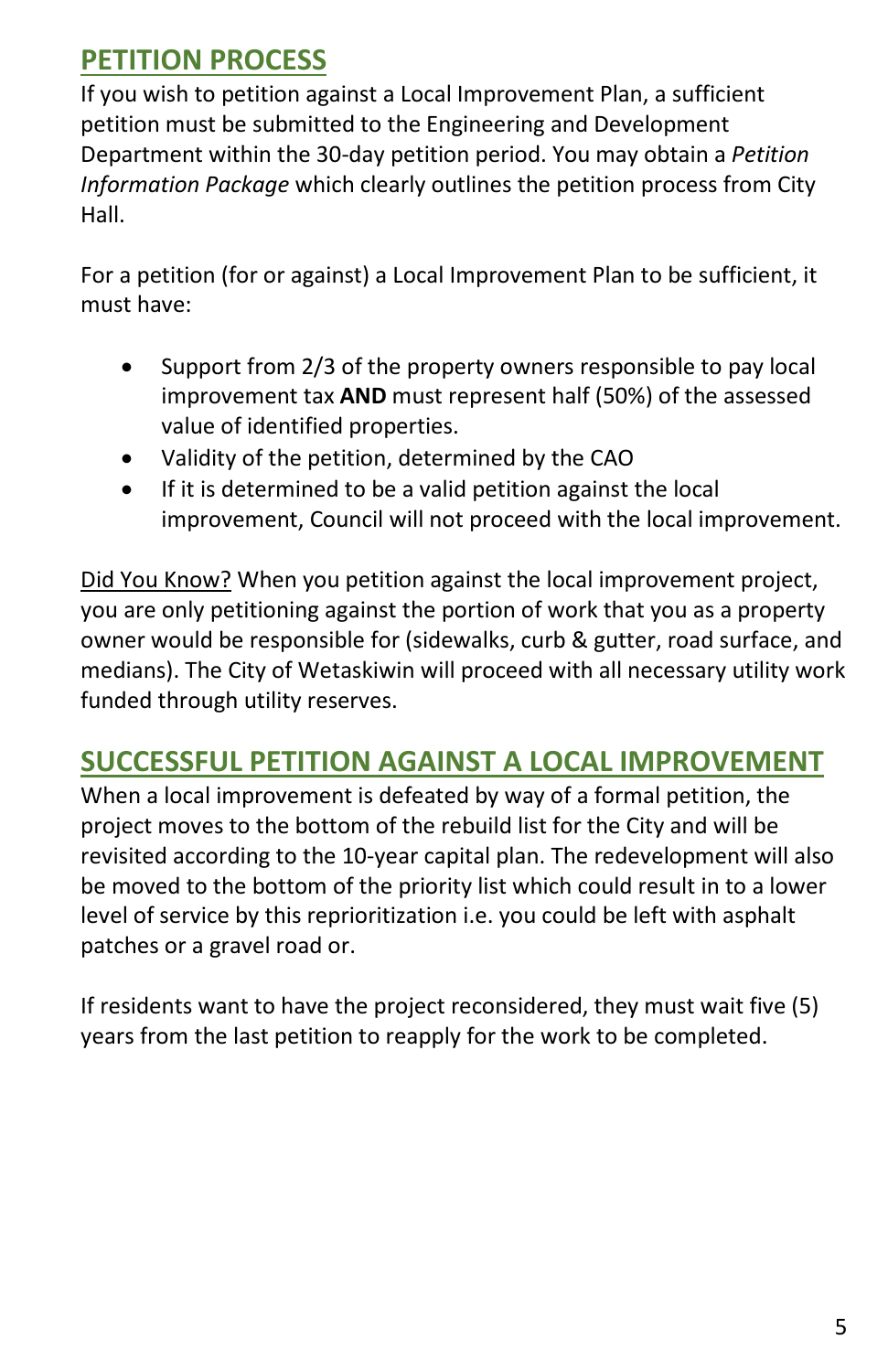# **LOCAL IMPROVEMENT TAX LEVIES**

Cost allocations for local improvement projects will be levies as follows:

| <b>Road Designation</b>  | <b>City's Allocation</b> | <b>Property Owner's</b><br><b>Allocation</b> |
|--------------------------|--------------------------|----------------------------------------------|
| Highway                  | 100%                     | 0%                                           |
| Major Truck Route        | 100%                     | 0%                                           |
| <b>Distributor Roads</b> | 75%                      | 25%                                          |
| Local Roads              | 50%                      | 50%                                          |

(See ROAD CLASSIFICATIONS below)

The City will include in the costs, replacement of aprons, a pre-existing private sidewalk connection on city property, and soft landscaping that is damaged or removed as part of the project.

The property owner will be responsible for the costs of additional improvements that are adjacent to the work such as the remaining sidewalk, driveway or landscaping, etc.

All encroachments must be removed and will not be replaced as part of the project.

# <span id="page-5-0"></span>**ASSESSMENT**

The City uses the word "assessed" to indicate how a property owner will be billed or charged for a local improvement.

Properties benefitting from a local improvement are assessed in a fair and equitable manner, according to provisions in the Municipal Government Act. The cost of a local improvement may be assessed against:

- Properties that abut the work;
- Properties that are not adjacent to the work but benefit from it; or
- Both of the above.

All properties that benefit from the improvement, excluding Highways and Major Truck Routes, may be assessed a local improvement tax. Even properties typically exempt from taxation are required to contribute to local improvements. City owned properties are assessed in the same manner as privately-owned properties and pay their share.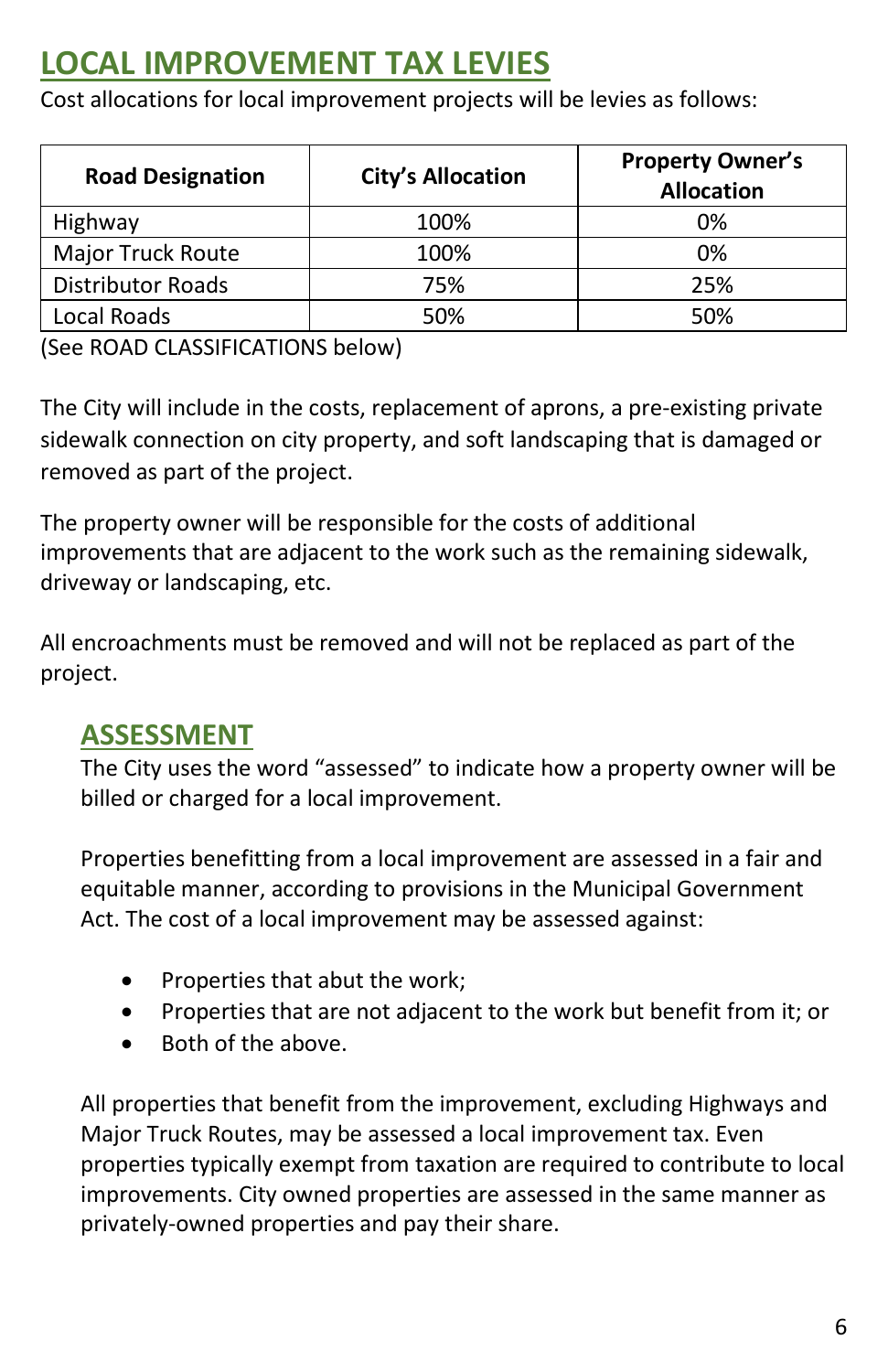<span id="page-6-0"></span>Assessments to properties are calculated as follows:

## **RESIDENTIAL PROPERTIES**

Residential properties are assessed on a per-parcel basis, unless the frontage of the lot is greater than 23 metres. If the property is greater than 23 metres, it is assessed an additional per-metre cost up to a maximum of 150% of the typical residential parcel.

## <span id="page-6-1"></span>**SPECIAL CIRCUMSTANCES**

All properties that are not considered residential in this policy will be considered special circumstances and are assessed on a per-metre of frontage basis.

## <span id="page-6-2"></span>**MIXED LAND USE**

In cases where there is mixed land use, the contribution for residential properties will be calculated by developing a per-metre rate as if all the parcels in the local improvement area have a 15.24 metre frontage. The per-metre rate is then applied to the typical residential properties as per the Residential Property calculation method. The total residential contribution is then removed from the total property owner's allocation and the remaining balance is calculated and taxed based on a per-metre frontage rate.

Corner Lots: Corner lots will only be responsible for local improvement charges for the road based on their address. For example: a house (123 Birch Street) sits on the corner of Birch Street and Bark Road but will only be responsible for local improvement costs resulting from work completed on Birch Street (because their address is 123 Birch Street).

# <span id="page-6-3"></span>**PAYING LOCAL IMPROVEMENT LEVIES**

In the year following construction, affected property owners will be mailed a *Local Improvement Assessment Notice* and a *Payout Notice*. The assessment notice provides details of the assessable metres, term, the annual rate, etc. The payout notice provides the rate of interest and the annual payout amounts.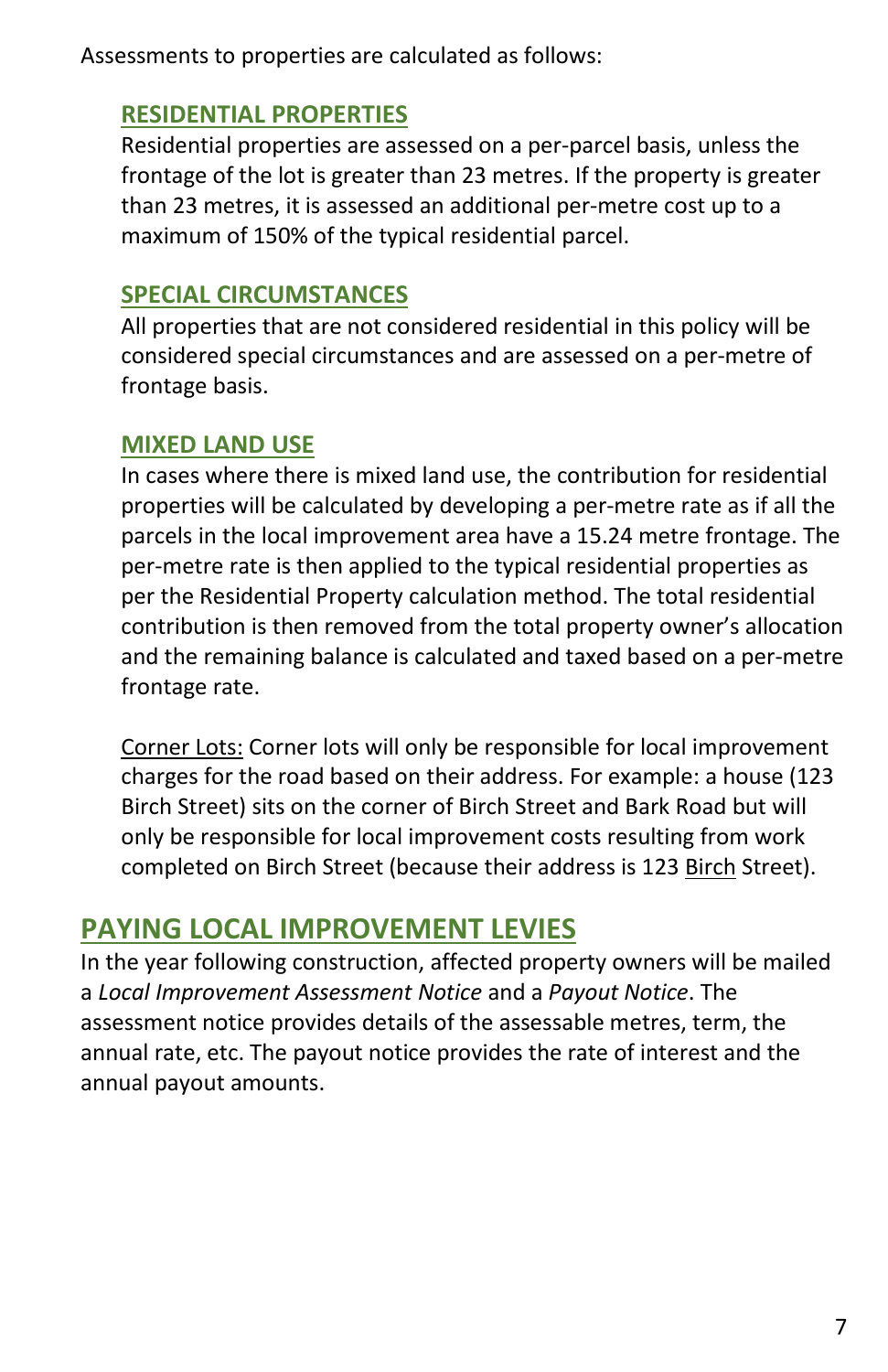Each property owner will have the following options for payment once construction is complete:

- Payment in full of the total amount (no interest included); or
- Annual payments that are included on the annual property tax bill for the term of the bylaw (with a typical term of 25 years). Interest is included and is fixed for the term of the bylaw.

If you do not specify which payment option you would prefer after receiving your local improvement assessment notice, the charges will automatically be applied to your annual property tax bill.

Local improvement balances can be paid out in full at any time during the term of the bylaw. Once paid, the interest charges are applied up to that year only. Local Improvements remain with the property and transfer upon sale to a new property owner, unless paid out in full prior to closing.

## <span id="page-7-0"></span>**DISAGREEING WITH LOCAL IMPROVEMENT ASSESSMENT**

After receiving a *Local Improvement Assessment* Notice, property owners can appeal to the Assessment Review Board within 60 days from the mailing date of the notice.

Some items, which can be appealed, are:

- Incorrect assessable footage
- Incorrect owners assessed
- Incorrect calculations

In many cases, assessment concerns can be resolved without going through the complaint process. For this reason, we suggest that you phone the Engineering and Development Department to discuss the assessment before loading your concerns; resolving the issue in this manner can save time and expenses for both you and the City.

**Note:**A formal complaint can be made only once after the local improvement assessment has been levied. The rates per foot cannot be appealed.

# <span id="page-7-1"></span>**WHAT REGULAR TAXES COVER**

Regular taxes are used to finance City operations including snow and ice control, street sweeping and essential service, such as Police and Fire, as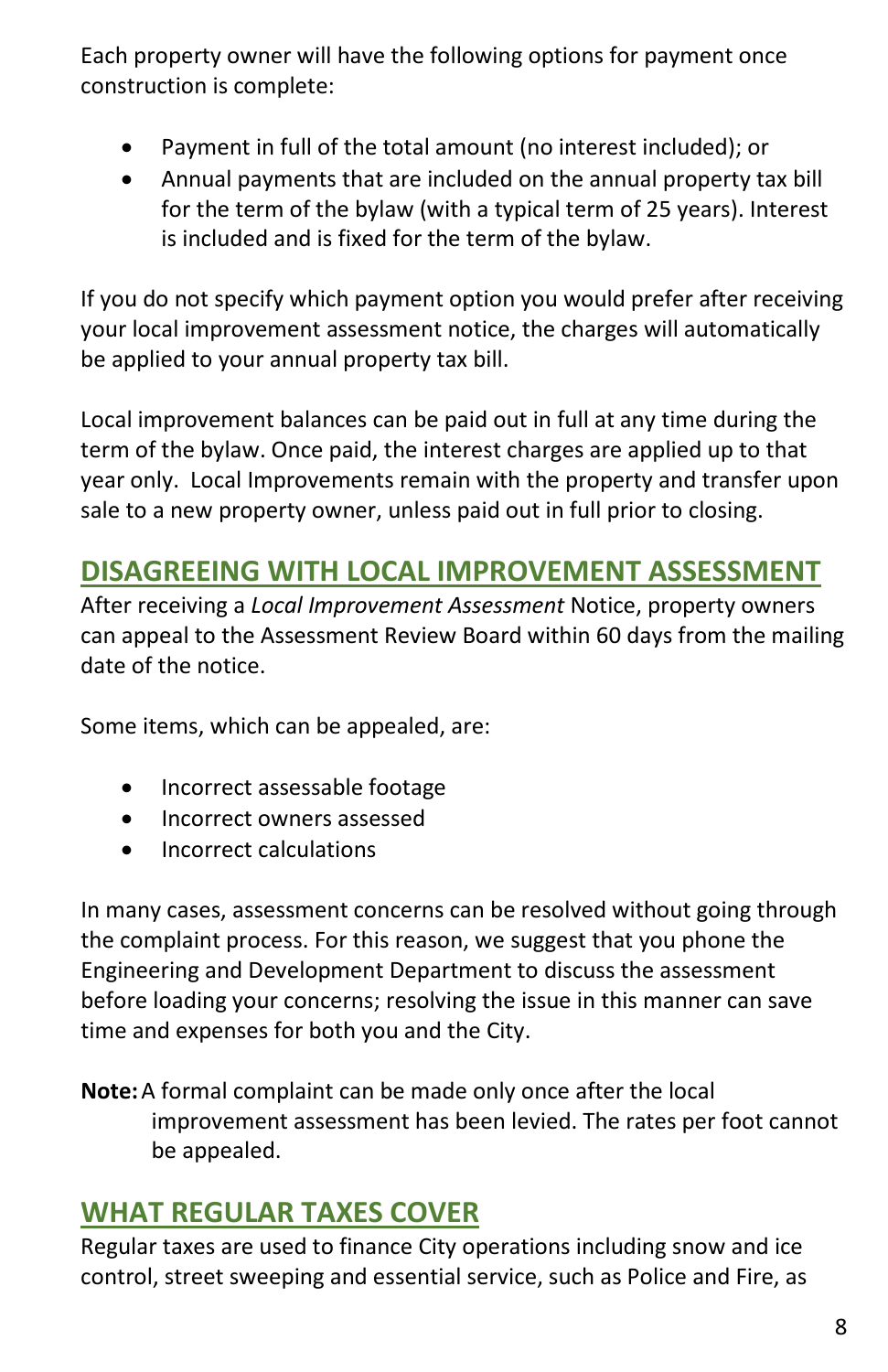well as maintain existing infrastructure. When a house is built the cost of the original road is borne by the developer and recovered from all new homes on that street, through the purchase price. Asphalt overlays and sidewalk rehabilitations are completed by the city during the life of the roadway however, when the road needs to be reconstructed it is the homeowners along that street that need to pay to have that done. A typical roadway has an expected life of 25 years but with proper maintenance and care it can last closer to 50 years.

# <span id="page-8-0"></span>**ROAD CLASSIFICATIONS**

All roads within the City of Wetaskiwin have been classified into one of the following groupings, these classifications do not match the transportation master plan and are specific to local improvements only:

- **Provincial Highway** refers to a roadway with the primary function to provide for through traffic movements and accommodate longer distance trips. A Highways will typically be an approved truck route.
- **Distributor Road** refers to roadways that have less than 50% adjacent residential properties, that provide a link for traffic to travel through more than one neighborhood in the City of Wetaskiwin and is not primarily for direct residential access
- **Major Truck Route** refers to roads that are designated truck routes that also connect to provincial highways and that do not have direct residential access.
- **Local Road** refers to roadways that the primary function is to provide direct access to adjacent land uses.

The following are roadways within the City that have classifications for Provincial Highways, Distributor Roads and Major Truck routes. All other roads in the City are deemed Local Roads for the purposes of this process.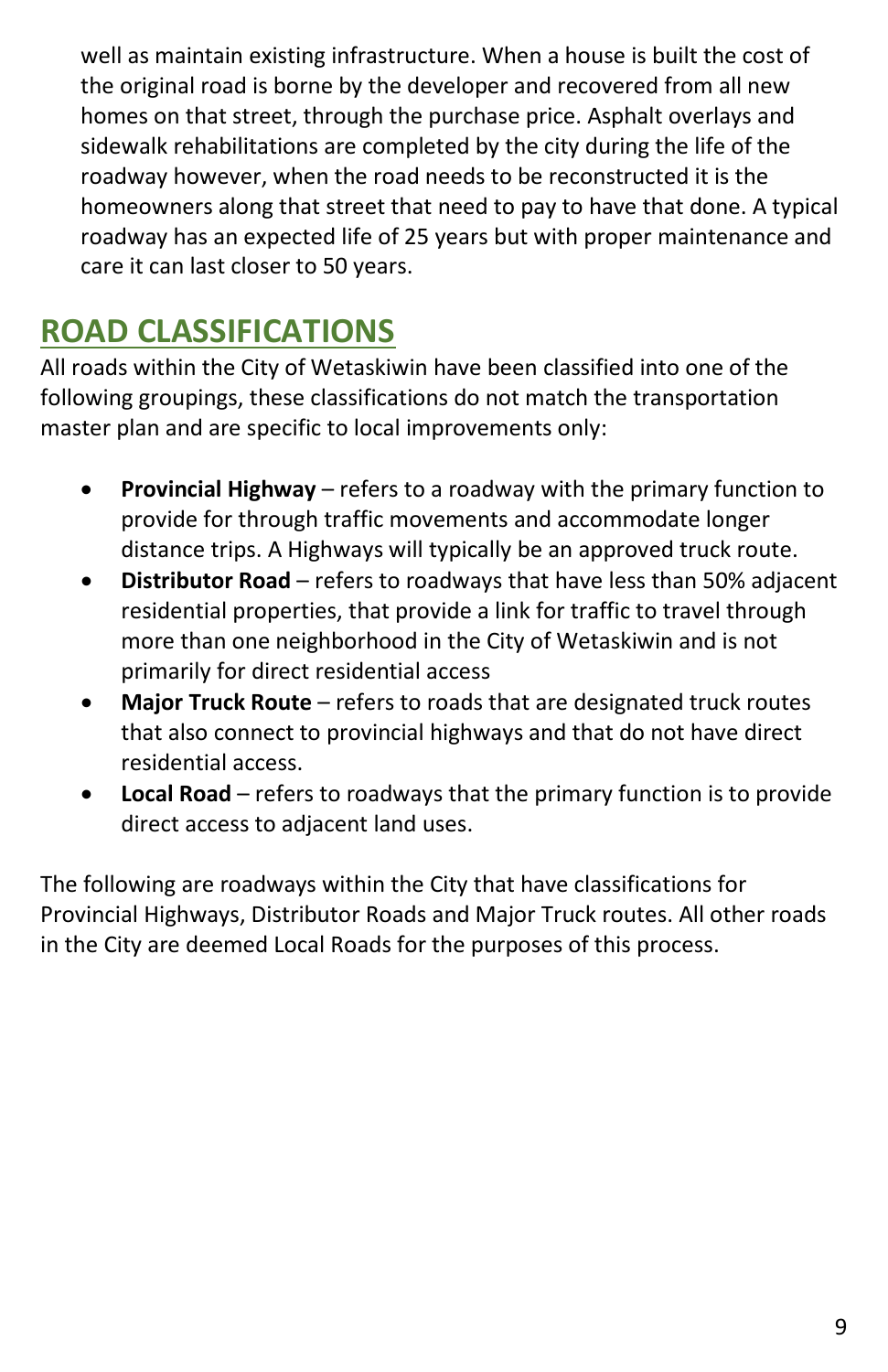| <b>Provincial Highways</b> | <b>Distributor Roads</b>                         | <b>Major Truck Routes</b>          |  |  |
|----------------------------|--------------------------------------------------|------------------------------------|--|--|
| <b>Hwy 13</b>              | 50 <sup>th</sup> Ave                             | $36th$ St                          |  |  |
| Hwy 2A                     | 50 <sup>th</sup> St from the North               | 47 <sup>th</sup> St from Hwy 13 to |  |  |
|                            | City boundary to 40 <sup>th</sup>                | 49 <sup>th</sup> St                |  |  |
|                            | Ave                                              |                                    |  |  |
| <b>Hwy 613</b>             | 49 <sup>th</sup> St from 47 <sup>th</sup> St to  |                                    |  |  |
|                            | 40 <sup>th</sup> Ave                             |                                    |  |  |
|                            | Northmount Dr from                               |                                    |  |  |
|                            | 50 <sup>th</sup> St to 47 <sup>th</sup> St       |                                    |  |  |
|                            | 47 <sup>th</sup> St South of 49 <sup>th</sup> St |                                    |  |  |
|                            | to 40 <sup>th</sup> Ave                          |                                    |  |  |

# <span id="page-9-0"></span>**LOCAL IMPROVEMENT FAQ'S**

#### **WHAT IF I CANNOT AFFORD TO PAY FOR THE LOCAL IMPROVEMENT LEVY?**

Senior citizens who are local homeowners can apply to the government for tax relief as long as they have a minimum of 25% equity in their home. Visit [www.seniors-housing.alberta.ca](https://www.alberta.ca/ministry-seniors-housing.aspx) for more information. All other tax payment options can be discussed if required, however, penalties will be applied in non-payment situations.

### **WILL THE COMPLETED WORK AFFECT MY FUTURE PROPERTY ASSESSMENTS?**

As you would expect improved road, sidewalk and curb and gutter in front of your home may make your property more valuable, but no, the assessed value of your property will not increase as a direct result of the local improvement.

#### **WHAT AM I PAYING FOR WITH THE LOCAL IMPROVEMENT TAX?**

Property owners in your area will be asked to contribute a percentage of the cost of roads and sidewalks only. The utility work is funded through the City of Wetaskiwin utility reserve.

### **DO ALL CITY RESIDENTS HAVE TO PAY FOR THE LOCAL IMPROVEMENTS?**

The local improvement charge is only charged to properties that are deemed to benefit from the proposed reconstruction. Notices are only sent to the residents where a local improvement is being considered. There is a specific order of events which either the City or Residents initiate a local improvement. Please refer back to Page 3: LOCAL IMPROVEMENT PROCESS.

#### **WHY IS THIS NOT COVERED BY THE INFRASTRUCTURE MAINTENANCE TAX?**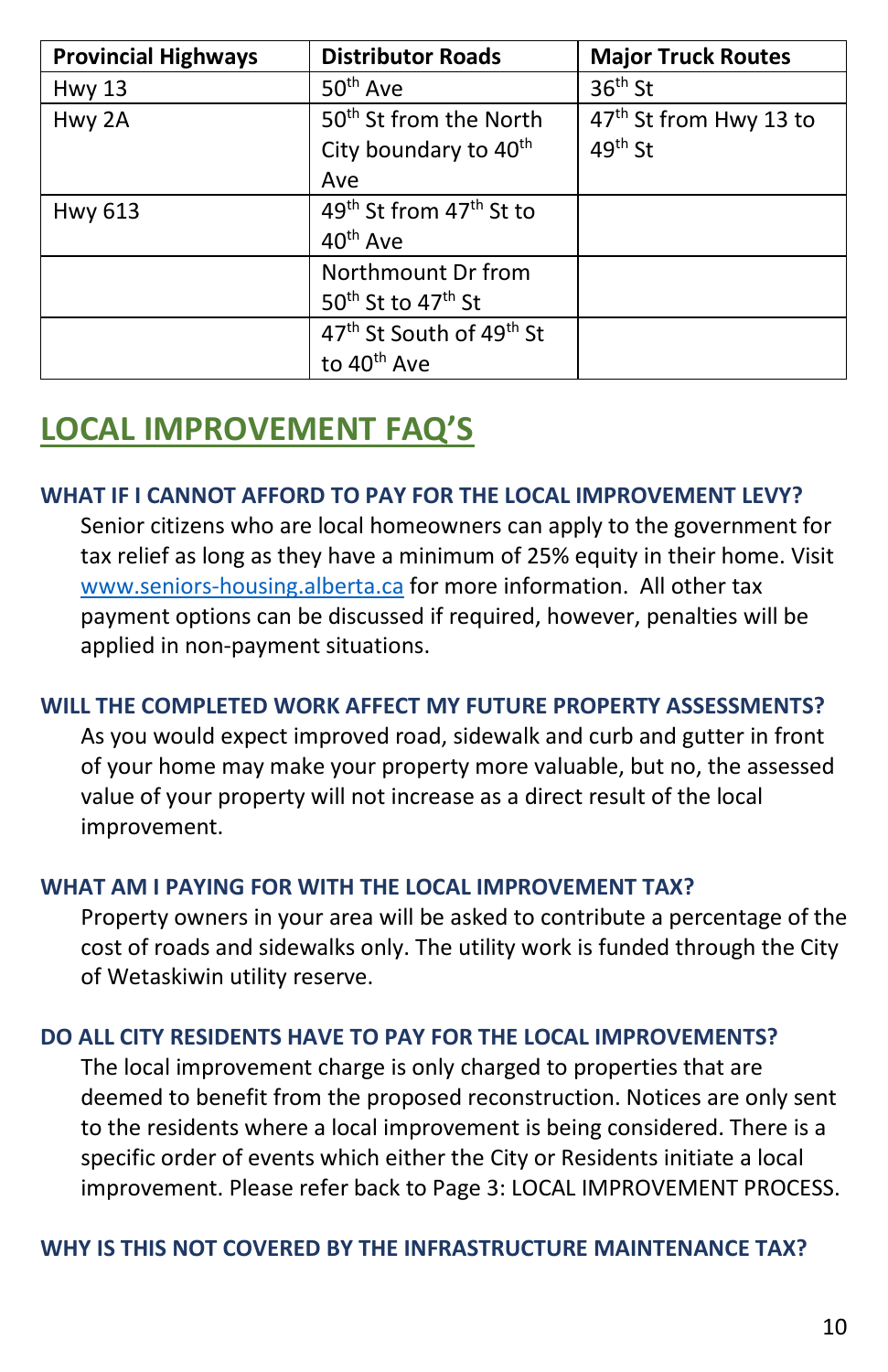The Infrastructure Surcharge Reserve (received through property taxes) is limited to use for maintenance of existing road infrastructure (overlays), sidewalk infrastructure (spot repairs or connectors), trail and park systems (trail overlays or extensions and existing park routine rehabilitation) and building envelope projects. *Policy #1807: Infrastructure Surcharge, does not differentiate between use for city wide projects vs site specific locations*.

### **DO I STILL HAVE TO PAY THE LOCAL IMPROVEMENT TAX IF I MOVE?**

No, the local improvement tax stays with the property and the remaining payments become the responsibility of the new owner, unless paid-out at the time of sale.

### **DO OTHER COMMUNITIES HAVE LOCAL IMPROVEMENT TAXES?**

Yes, communities such as Ponoka, Medicine Hat, Edmonton, Calgary, Red Deer, Camrose, and Grande Prairie, to name a few, all use local improvement taxes.

Below is some information the City of Wetaskiwin has collected regarding other communities that have local improvement plans.

| Community             | Utilities | Roads | Lanes | Sidewalks | Medians | ఱ<br>Gutters<br>Curbs | Street Lights |
|-----------------------|-----------|-------|-------|-----------|---------|-----------------------|---------------|
| Camrose               |           |       |       |           |         |                       |               |
| Calgary               |           |       |       |           |         |                       |               |
| <b>Edmonton</b>       |           |       |       |           |         |                       |               |
| <b>Grande Prairie</b> |           |       |       |           |         |                       |               |
| <b>Medicine Hat</b>   |           |       |       |           |         |                       |               |
| Ponoka                |           |       |       |           |         |                       |               |
| <b>Red Deer</b>       |           |       |       |           |         |                       |               |
| Wetaskiwin            |           |       |       |           |         |                       |               |

### **WHAT CAN I DO IF I DISAGREE WITH THE CLASSIFICATION OF MY ROAD?**

<span id="page-10-0"></span>If you disagree with the road classification, please contact Legislative Services directly. They will explain how you can approach Council to have your concerns heard.